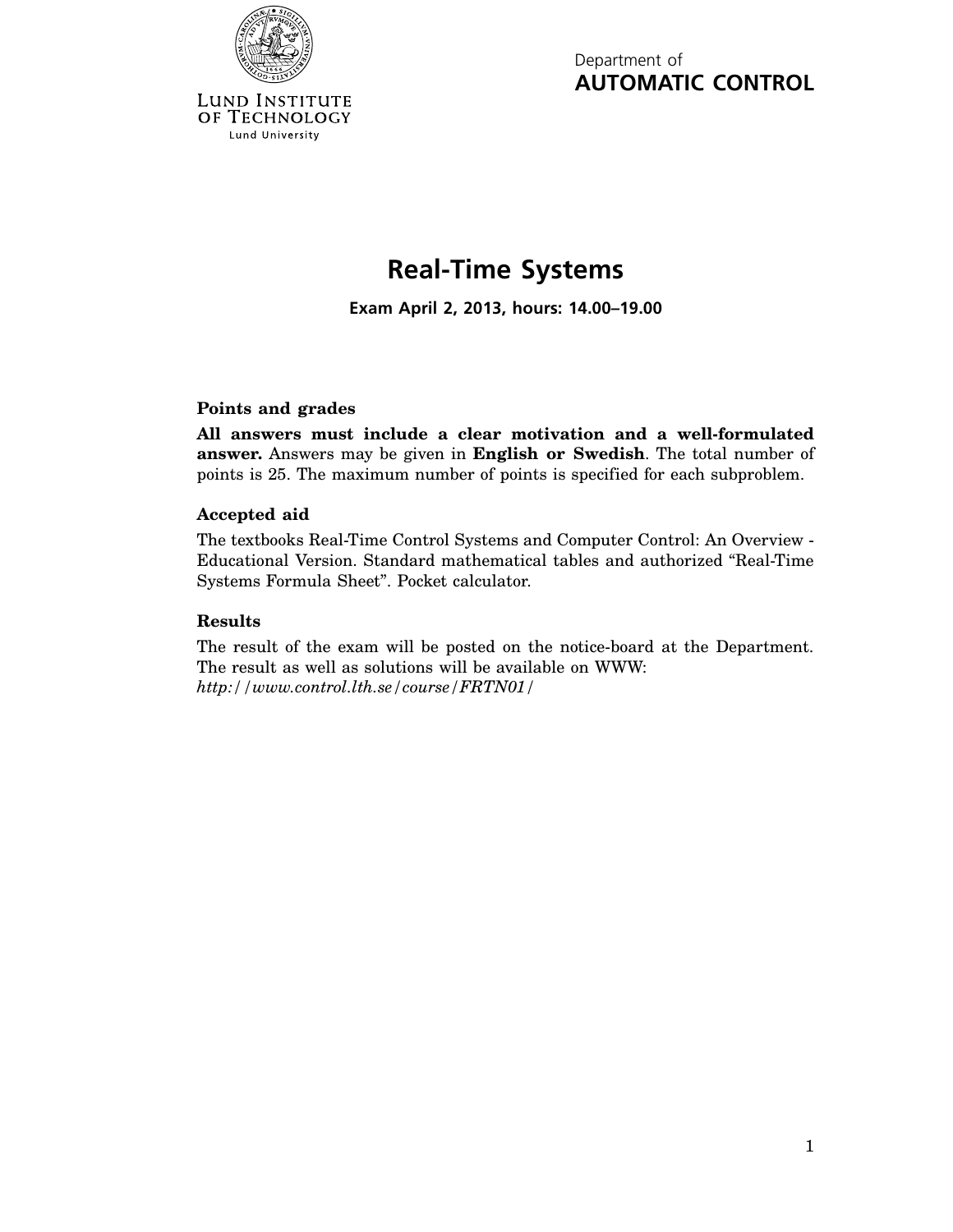**1.** Consider the following discrete-time controller structure

$$
u(k) = k_1 u(k-1) + k_2 e(k) + k_3 e(k-1)
$$

where  $e(k)$  is the control error and  $k_1$  to  $k_3$  are the controller parameters.

- **a.** How should the controller parameters be selected for the controller to have integral action? (1 p)
- **b.** How should the controller parameters be selected for the controller to have derivative action? (1 p)
- **2.** Assume a system with the dynamics

$$
y(k+2) + 0.5y(k) = u(k),
$$

- **a.** Find the pulse transfer function from *u* to *y* and give the poles of the system. (2 p)
- **b.** Find a state-space realization of the system  $(1 \text{ p})$
- **c.** Determine the stationary gain from  $u$  to  $y$ .  $(1 \text{ p})$
- **3.** The block diagram in Figure 1 shows how the PID Controller (2DOF) block in MATLAB/Simulink is implemented internally.



**Figure 1** 2-DOF PID controller in Simulink.

- **a.** Explain the purpose of each of the gain blocks b, c and Kb. (1 p)
- **b.** Explain the purpose of the Filter Coefficient and Filter blocks in the lower part of the diagram.  $(1 \text{ p})$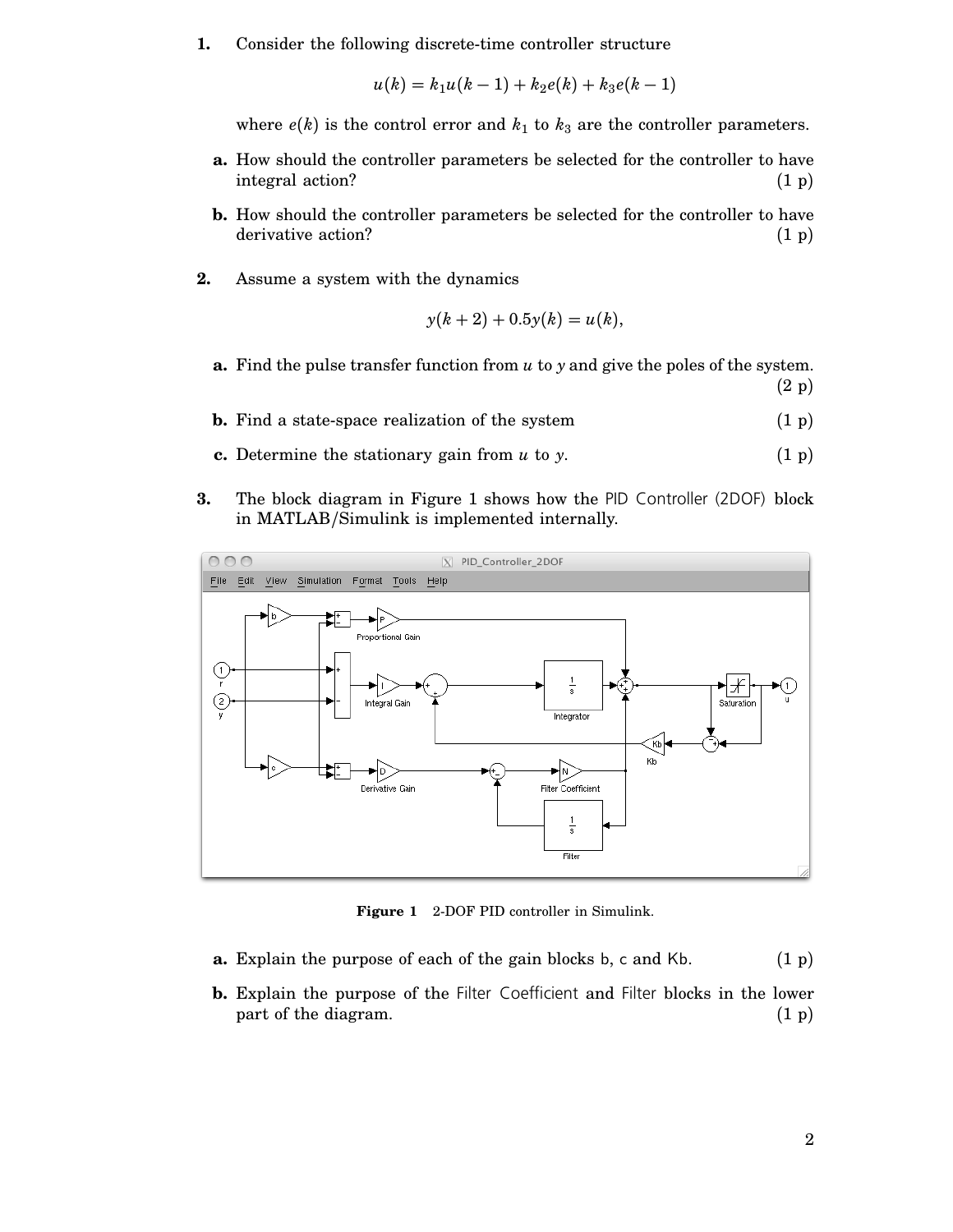**4.** The following set of tasks needs to run on a single core microprocessor that uses fixed-priority scheduling.

|               | Name WCET [ms] Cycle time [ms] Deadline [ms] |  |
|---------------|----------------------------------------------|--|
|               |                                              |  |
| B             |                                              |  |
| $\mathcal{C}$ | 150                                          |  |

- **a.** Is the set of tasks schedulable according to the approximate schedulability analysis assuming rate-monotonic priority assignment? (1 p)
- **b.** Is the set of tasks schedulable if fixed-priority scheduling with rate-monotonic priority assignment is used? (1 p)
- **c.** Is the set of tasks schedulable if fixed-priority scheduling with deadline monotonic priority assignment is used?  $(1\text{ p})$
- **5.** Assume that you are interested in observing a system which has been modeled to have dynamics in the frequencies up to but not including  $f_0$  Hz.
	- **a.** Why is it possibly advantageous to have a sample frequency larger than  $2f_0$ ? Give exactly one reason. (1 p)
	- **b.** Assume that a disturbance exists which has frequency  $f_1 = 3 f_0$ . For what choice of sampling frequencies will the disturbance be aliased into the frequency range of interest?  $(2 p)$
- **6.** Multicore CPU:s are becoming very common these days. To exploit the full capacity of such a CPU, a program must execute in several threads at the same time. Sometimes the majority of the work that has to be done can be split into parallel parts in a straightforward manner. The main program can still run in a single thread, branching out into multiple threads to handle a big job, and resuming execution in the single thread once the job is done.

A simple interface for a parallellizable job is

```
public interface Job {
  int getNumParts(); // How many parallell parts?
  void doPart(int part); // Execute one part of the job
}
```
The job consists of parallel parts numbered 0, 1, 2,  $\dots$ , *n* − 1. To finish the job, all parts should be done exactly once; however, they may be done in parallel and in any order.

To support this model of parallellization, it is useful to have a class that takes a Job and splits it among multiple threads. Incomplete java code for such a class is shown below:

```
public class Pool {
  private Job job;
  private int nextPart, numParts;
  public void runParallel(Job job, int numCores) {
```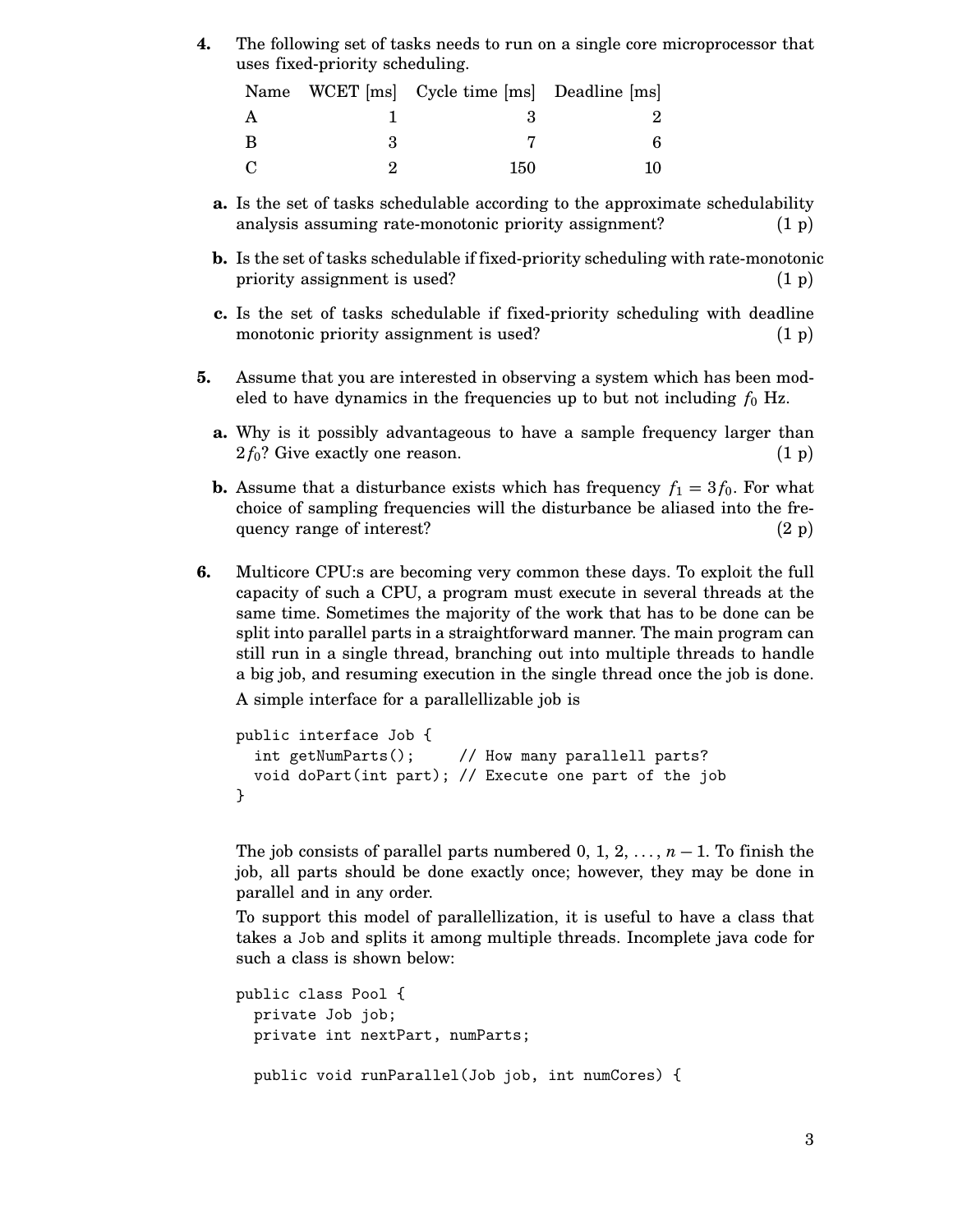```
this.job = job;
  numParts = job.getNumParts();
  nextPart = 0;Worker[] workers = new Worker[numCores];
  for (int i=0; i < numCross; i++) {
    workers[i] = new Worker();workers[i].start();
  }
  for (int i=0; i < numCores; i++) {
    try {
      workers[i].join(); // The calling thread will be blocked
                         // until the workers[i] thread has terminated
    }
    catch (InterruptedException e) {}
  }
}
private int getNextPart() {
  if (nextPart < numParts) {
    int part = nextPart;
    nextPart++;
    return part;
  }
  else return -1;
}
private class Worker extends Thread {
  // ...
}
```
- **a.** Define the run method of the inner Thread class Worker so that Pool.runParallel works as expected.  $(2 p)$
- **b.** Two worker threads should never try to execute the same job part. How is this guaranteed in the code/how can you change the code to guarantee it?  $(1\,\mathrm{p})$
- **c.** The simplest way to use the Pool class is to create an instance and then call its runParallel method once. Can the instance also handle
	- 1. When runParallel is called several times in sequence from the same thread?
	- 2. When runParallel is called several times from different threads?

Why  $(1 p)$  (1)?

}

- **7.** Consider the computer-controlled system in Fig. 2. The P-controller should execute with the sampling interval  $h = 0.5$  s, and the controller gain is given by  $K = 2$ .
	- **a.** Consider the following implementation of the controller: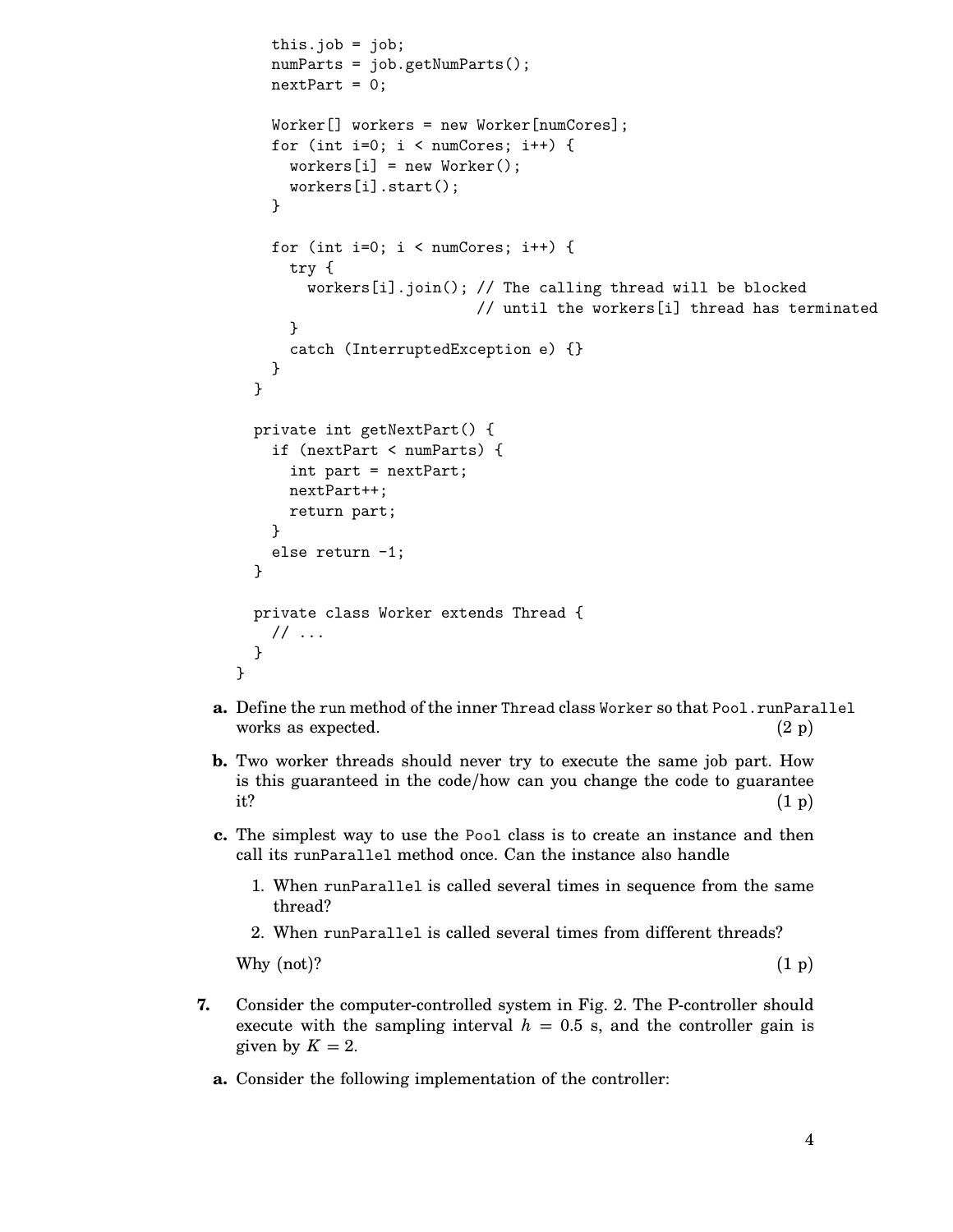

**Figure 2** Computer-controlled system.

```
LOOP
  y = readInput();
  u = -K*y;writeOutput(u);
  waitForNextPeriod();
END;
```
Assume that the execution time of the controller is not negligible, i.e. that there is a delay, *L*, between readInput() and writeOutput(u). Given that *L* is constant and  $L < h$ , what is the largest value of *L* for the system to be stable? Hint: The stability conditions for a second-order discrete-time system with the characteristic polynomial  $A(z) = z^2 + a_1z + a_2$  are given by

$$
a_2 < 1
$$
  
\n
$$
a_2 > -1 + a_1
$$
  
\n
$$
a_2 > -1 - a_1
$$
  
\n(2 p)

**8.** You should make a fixed-point implementation of a PI controller without any anti-windup. The controller equations in continuous time are given by

$$
U(s) = K\left(\beta R(s) - Y(s) + \frac{1}{sT_i}(R(s) - Y(s))\right)
$$

- **a.** Discretize the controller using forward difference approximation and the sampling time *h*. The controller should consist of one part that calculates the output and one part that updates the integral term. It should be possible to update the value of  $T_i$  without any bump in the control signal (1 p)
- **b.** The coefficients of the controller should be represented by 16-bit signed integers. All calculations that can be done in advance should be performed (so for instance there is no point in converting  $\beta$  to fixed-point). Choose the number of fractional bits for the coefficients to be the largest possible value that does not cause overflow. You may use the same number of fractional bits for all coefficients. Compute the fixed-point representations of the coefficients. Use the values  $K = 5$ ,  $\beta = 0.63$ ,  $T_i = 0.3$  and  $h = 0.1$ . (2 p)
- **c.** Implement the controller in C by filling in the skeleton below. The signals *r*, *y* and *u* are all represented using zero fractional bits and should be in the range [−512, 511]. If the desired control signal is outside the range of